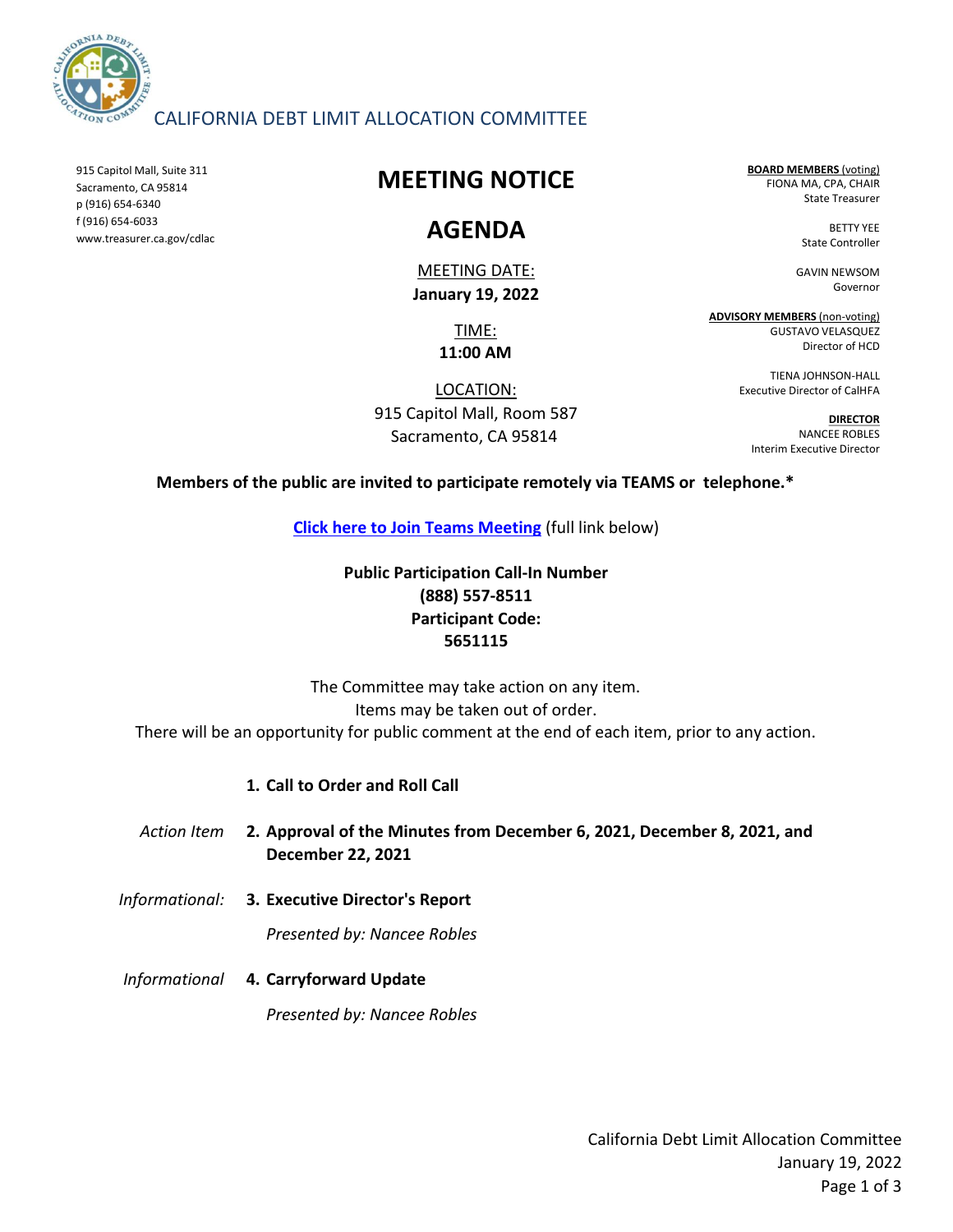

#### *Action Item* **5. Consideration of Extension Request for Qualified Residential Rental Project Allocated in 2021**

*Presented by: Nancee Robles*

| Project # | <b>Project Name</b> |
|-----------|---------------------|
| CA-21-580 | Crest on Imperial   |

- Action Item **6. Adoption of the 2022 State Ceiling on Qualified Private Activity Bonds** *Presented by: Nancee Robles*
- *Action Item* **7. Adoption of the 2022 Committee Meeting Calendar and Award Schedule**

*Presented by: Nancee Robles*

*Action Item* **8. Adoption of Allocation Apportionments of the 2022 State Ceiling**

*Presented by: Nancee Robles*

*Action Item* **9. Adoption of the Qualified Residential Rental Program (QRRP) minimum Point Threshold for the 2022 Program Year**

*Presented by: Emily Burgos*

*Action Item* **10. Adoption of Permenant Regulations**

*Presented by: Emily Burgos*

- *Action Item* **11. 2022 Regulations Discussion**
	- **12. Public Comment**
	- **13. Adjournment**

#### **FOR ADDITIONAL INFORMATION**

Nancee Robles, Interim Executive Director, CDLAC 915 Capitol Mall, Room 485, Sacramento, CA 95814 (916) 654-6340

www.treasurer.ca.gov/cdlac *[This notice may](http://www.treasurer.ca.gov/cdlac) also be found on the following Internet site:*